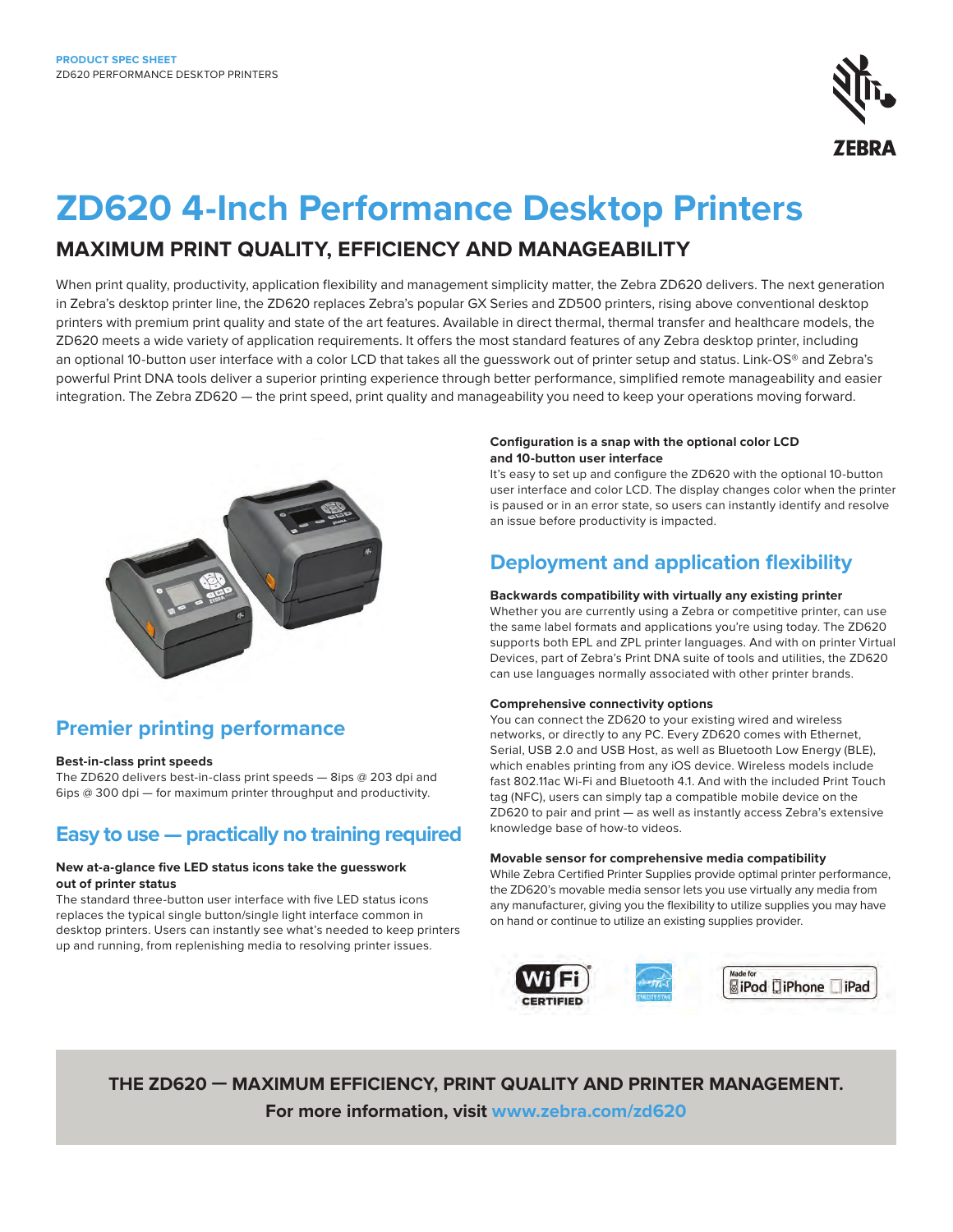#### **Optional battery for cordless operation**

With the removable desktop battery power option, you can easily transport the ZD620 printer on a cart to enable on-the-spot printing to reduce steps, increase productivity and improve task accuracy. The battery housing mounts securely to the printer base and connecting the battery is as simple as snapping the battery into the housing. And the high-capacity battery can power it all for a full shift — the printer at maximum print speed, along with a peeler, cutter and keyboard.

#### **Go green with linerless media**

Optional linerless configurations eliminate waste and deliver more labels per roll for fewer roll changes, while providing excellent print quality. For optimal results and to ensure trouble-free operation, the adhesive formulation of the media must be matched to the material of the printer platen roller. Zebra offers a complete line of linerless media that is designed and tested to ensure trouble free printer operation.

### **Easy to manage**

#### **Easily manage all your printers — all from a single location**

With the Link-OS one-of-a-kind enterprise printer operating system, it's easier than ever to manage and troubleshoot your networked printers from one remote location. With optional Printer Profile Manager Enterprise, you can manage one printer, a group of specific printers or all printers anywhere in the world. Instantly discover every Link-OS printer on your network, including the ZD620 and other Zebra mobile, desktop and industrial printers — there's no need to walk through the facility to locate, configure or troubleshoot printers. And an intuitive browser-based interface lets you see printer status at a glance, complete with information that allows you to quickly triage printer issues to minimize downtime.

#### **Seamless integration with your device management system**

With our MDM Connectors, you can easily integrate networked ZD620 printers into your AirWatch or SOTI MobiControl device management system.

#### **Easily configure non-networked printers**

The USB Host port makes it easy to upgrade printer firmware automatically, set up new printer configurations and connect to all your external devices, including keyboards and scanners.

#### **Maximize uptime with Zebra Visibility Services**

If you're tracking your printers manually, you're likely missing out on information that could save you money. Zebra's powerful visibility service options deliver critical insight into the information you need to prevent printer downtime. Asset Visibility Service (AVS) provides basic health information and proactive steps to keep your ZD620 printers up and running — all for just pennies a day. The full-featured Operational Visibility Service (OVS) allows you to monitor just about any aspect of your Zebra printers, as well service and repair status.

### **Innovative features for the lowest TCO**

#### **Zebra Print DNA — transforming printers from the inside**

Print DNA's innovative applications, utilities and developer tools deliver a superior printing experience through better performance, simplified remote manageability and easier integration.

#### **Lower your costs with a high capacity ribbon**

Intelligent dual-ribbon handling allows the ZD620t to accept either 74 m/244 ft. or high capacity 300 m/ 984 ft. ribbons. The 300 m ribbon reduces ribbon changes by 75 percent for fewer workflow disruptions. And since the high capacity ribbon costs less per meter than the standard ribbon, you'll also save on the cost of supplies.

#### **A new level of print quality for desktop printing**

The ZD620 brings Zebra's advanced industrial printer technology to the compact desktop printer. Previously available only on industrial printers, the ZD620's Media dancer maintains even tension on the media roll to ensure maximum quality on every label regardless of print speed.

#### **Sharp 300 dpi printing**

With 300 dpi printing, you can support more applications. The high image quality enables printing of small 2D labels or labels that require graphics, such as a logo or icon. And if you don't need 300 dpi printing today, you can easily add it at any time, right on site.

#### **Easy to clean and sanitize healthcare model**

A healthcare model is disinfectant-ready, with UV-resistant plastics and a sealed button interface that makes it easy to clean and disinfect and comes complete with a healthcare compliant power supply. And the optional locking media cabinet blocks unauthorized access to high value media like blank prescription forms.

#### **Tidier and safer installations**

With the optional power supply accessory, the power supply and all but one power cord are hidden from view, improving aesthetics as well as worker and customer safety.

#### **Consistently exceptional Zebra Certified Supplies**

Printing supplies can impact everything from printhead lifespan to operational efficiency. That's why we design, produce and rigorously pretest our own line of thermal printing supplies to ensure consistent, optimized performance in your Zebra printer — and peace of mind for you.

#### **Maximize the Availability of Your Printers with Zebra OneCare™ Services**

Multiple service levels allow you to protect your investment and achieve maximum uptime and peak performance. Get unmatched direct-from-Zebra support with live agent telephone technical support, comprehensive coverage and defined repair and turn-around times. And optional services let you tailor your service plan to your individual business needs.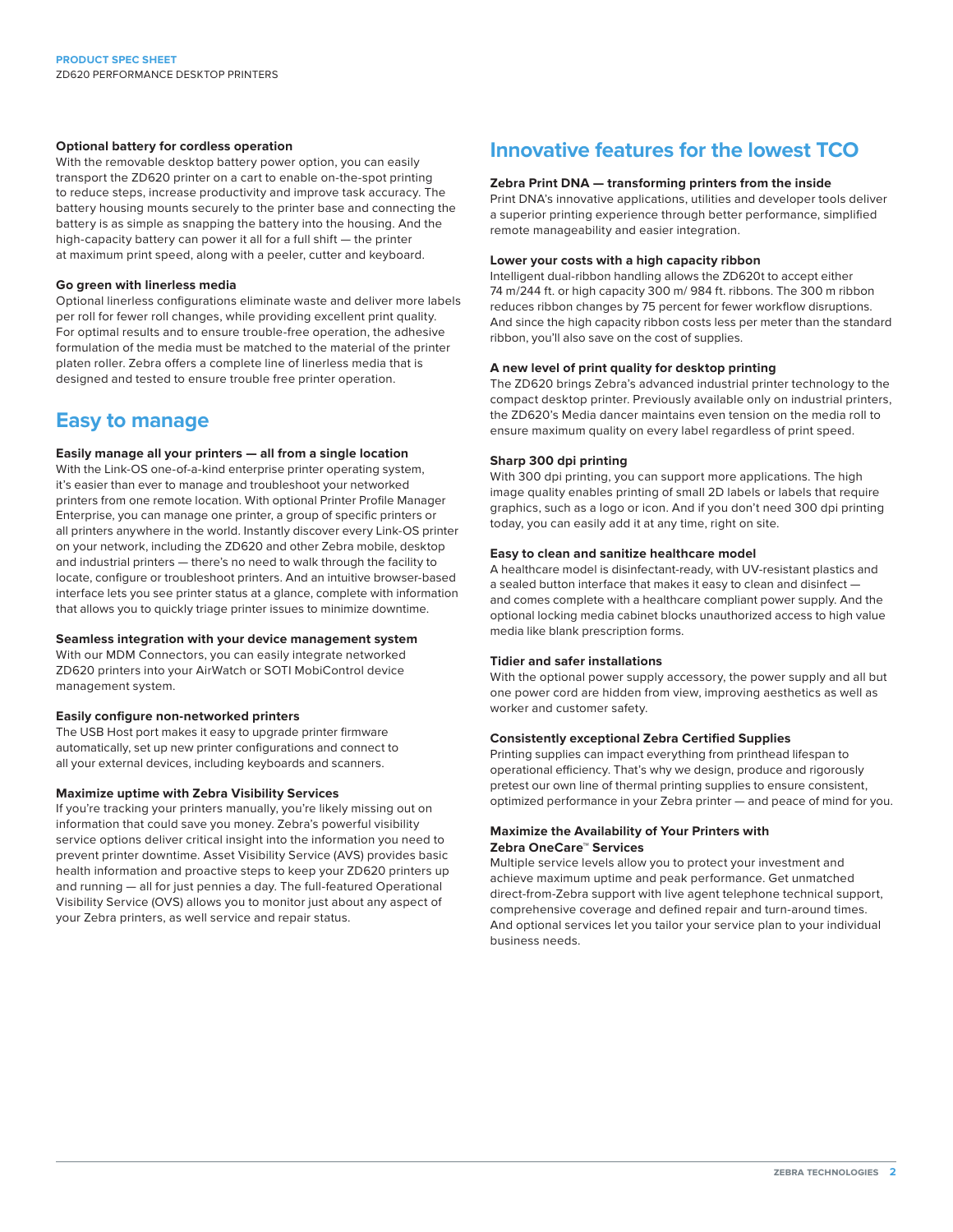## **ZD620 Specifications The ZD620 is**

#### **STANDARD FEATURES**

- Print methods: Thermal Transfer or Direct Thermal
- ZPL and EPL programming languages
- 5 status icon, 3 button user interface
- USB 2.0, USB Host, Serial, Ethernet, BTLE
- Media dancer<br>• OpenACCESS
- OpenACCESS™ for easy media loading
- Dual-wall frame construction
- ENERGY STAR qualified<br>• Real Time Clock
- Real Time Clock

### **PHYSICAL CHARACTERISTICS**

|        | ZD620d         | ZD620t           |
|--------|----------------|------------------|
| Length | 8.7 in./221 mm | 10.5 in./ 267 mm |
| Width  | 7.0 in./177 mm | 8.0 in./ 202 mm  |
| Height | 5.9 in./151 mm | 7.5 in./192 mm   |
| Weight | 3.6 lb/ 1.6 kg | 5.5 lb/2.5 kg    |

#### **PRINTER SPECIFICATIONS**

| <b>Operating System</b>                 | Link-OS®                                                                                                                                                                                                                           |  |
|-----------------------------------------|------------------------------------------------------------------------------------------------------------------------------------------------------------------------------------------------------------------------------------|--|
| Resolution                              | 203 dpi/8 dots per mm<br>Optional 300 dpi/12 dots per mm<br>Resolution can be factory installed or changed on site<br>via accessory kits. Resolution can be changed from<br>300 dpi to 203 dpi, as well as from 203 dpi to 300 dpi |  |
| Memory                                  | 512 MB Flash: 256 MB SDRAM                                                                                                                                                                                                         |  |
| <b>Maximum Print</b><br>Width           | 4.09 in./104 mm for 203 dpi<br>4.27 in./108 mm for 300 dpi                                                                                                                                                                         |  |
| <b>Maximum Print</b><br>Speed           | 8 in./203 mm per second (203 dpi)<br>6 in./152 mm per second (300 dpi)                                                                                                                                                             |  |
| <b>Media Sensors</b>                    | Full width, moveable reflective/black mark sensor;<br>multi-position transmissive/ gap sensor                                                                                                                                      |  |
| Firmware                                | ZPL II; EPL 2; XML; ZBI                                                                                                                                                                                                            |  |
| <b>MEDIA AND RIBBON CHARACTERISTICS</b> |                                                                                                                                                                                                                                    |  |
| Maximum Label<br>Length                 | 39.0 in /991 mm                                                                                                                                                                                                                    |  |
| Media Width                             | 7D620t - 0.585 in /15 mm to 4.65 in /118 mm<br>7D620d - 0.585 in /15 mm to 4.25 in /108 mm                                                                                                                                         |  |
| Media Roll Size                         | Maximum outer diameter: 5.00 in./127 mm<br>Core inner diameter: 0.5 in. (12.7 mm) and 1.0 in.<br>(25.4 mm) standard, 1.5 in. (38.1), 2.0 in., (50.8 mm)<br>and 3.0 in. (76.2 mm) using optional adapters                           |  |
| <b>Media Thickness</b>                  | 0.003 in. (0.08 mm) min.; 0.0075 in. (0.1905 mm) max.<br>(tear-off mode only)                                                                                                                                                      |  |
| <b>Media Types</b>                      | Roll-fed or fan-fold, die cut or continuous with or<br>without black mark, tag stock, continuous receipt<br>paper, wristbands, linerless media*<br>* For use only with linerless printer model                                     |  |

|                                          | <b>MEDIA AND RIBBON CHARACTERISTICS (CONTINUED)</b>                                                                                                                                                                                          |
|------------------------------------------|----------------------------------------------------------------------------------------------------------------------------------------------------------------------------------------------------------------------------------------------|
| <b>Ribbon Outside</b><br><b>Diameter</b> | 2.6 in./66 mm (300 m); 1.34 in./34 mm (74 m)                                                                                                                                                                                                 |
| <b>Ribbon Standard</b><br>Length         | 984 ft. (300 m); 244 ft. (74 m)                                                                                                                                                                                                              |
| <b>Ribbon Ratio</b>                      | 1:4 media to ribbon (300 m)<br>1:1 media to ribbon (74 m)                                                                                                                                                                                    |
| <b>Ribbon Width</b>                      | 1.33 in./33.8 mm - 4.3 in./109.2 mm                                                                                                                                                                                                          |
| Ribbon Core I.D.                         | 300 meter ribbon 1 in./25.4 mm<br>74 meter ribbon 0.5 in./12.7 mm                                                                                                                                                                            |
| <b>OPERATING CHARACTERISTICS</b>         |                                                                                                                                                                                                                                              |
| Operating Temp.                          | 40° to 105° F/4.4° to 41° C                                                                                                                                                                                                                  |
| Storage Temp.                            | -40° to 140° F/-40° to 60° C                                                                                                                                                                                                                 |
| <b>Operating Humidity</b>                | 10% to 90% non-condensing                                                                                                                                                                                                                    |
| <b>Storage Humidity</b>                  | 5% to 95% non-condensing                                                                                                                                                                                                                     |
| <b>Electrical</b>                        | Auto-detectable (PFC Compliant) 100-240VAC,<br>50-60Hz; ENERGY STAR qualified; optional 2750<br>mAH battery                                                                                                                                  |
| <b>OPTIONS AND ACCESSORIES</b>           |                                                                                                                                                                                                                                              |
| <b>Media Handling</b>                    | Factory installed dispenser - label peel and present<br>with label present sensor<br>Factory installed cutter<br>Field installable aftermarket kits also available                                                                           |
| Communications                           | Factory installed wireless radio: 802.11ac Wi-Fi and<br>Bluetooth 4.1                                                                                                                                                                        |
| <b>User Interface</b>                    | Color LCD (320 x 240 resolution) with 5 status icons,<br>10 button user interface                                                                                                                                                            |
| <b>Battery</b>                           | Provides power to the printer to support a full shift of<br>printing at maximum print speed. Supports all media<br>handling options.                                                                                                         |
| Keyboard Display<br>Unit                 | ZKDU keyboard display units for stand-alone<br>printing solutions                                                                                                                                                                            |
| Media Locking<br>Cabinet                 | Mechanical lock with 2 keys; Kensington® lock slot;<br>available on ZD620d Healthcare only                                                                                                                                                   |
| <b>Mounting Plate</b>                    | Optional accessory to secure ZD Series printers to<br>countertops or shelves                                                                                                                                                                 |
| <b>Enclosed Power</b><br>Supply          | Attached power supply accessory for<br>cord-free installation                                                                                                                                                                                |
| <b>FONTS/GRAPHICS/SYMBOLOGIES</b>        |                                                                                                                                                                                                                                              |
| <b>Barcode Ratios</b>                    | 2:1 and 3:1                                                                                                                                                                                                                                  |
| 1D Barcodes                              | Code 11, Code 39, Code 93, Code 128, ISBT-128,<br>UPC-A, UPC-E, EAN-8, EAN-13, UPC and EAN 2-or<br>5-digit extensions, Plessey, Postnet, Standard 2-of-5,<br>Industrial 2-of-5, Interleaved 2-of-5, Logmars, MSI,<br>Codabar and Planet Code |
| <b>2D Barcodes</b>                       | Codablock, PDF417, Code 49, DataMatrix, MaxiCode,<br>QR Code, MicroPDF, Aztec                                                                                                                                                                |

## **ideal in:**

#### **Retail**

- Return tags • Asset labels
- Shelf labels
- 
- Price markdowns • Information labels
- Prescriptions

#### **Healthcare**

- Prescriptions • Lab and
- specimen labels • Patient ID
- wristbands • Asset labels
- Blood and IV
- bag labels
- Patient record labels

#### **Manufacturing**

- Shipping labels
- Receiving labels • Agency labels
- Packing list
- Inventory
- Asset tags